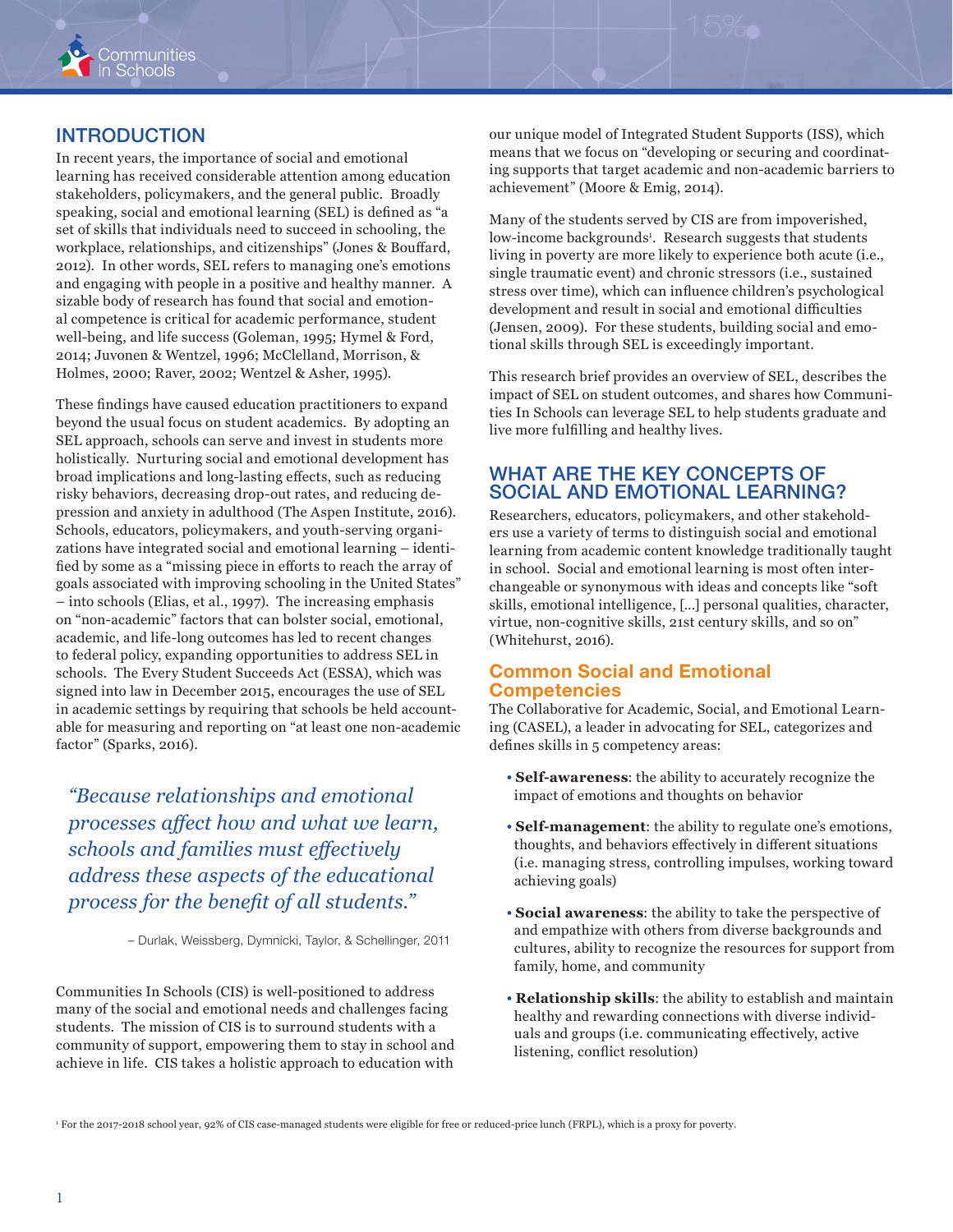

• **Responsible decision making**: the ability to make constructive and respectful choices about personal behavior and social interactions based on consideration of ethical standards, safety concerns, social norms, the realistic evaluation of consequences of various actions, and the well-being of self and others (Collaborative for Academic, Social, and Emotional Learning, 2012; Duffell, et al., 2016).

The Collaborative for Academic, Social, and Emotional Learning (CASEL), defines social and emotional learning as involving "the processes through which children and adults acquire and effectively apply the knowledge, attitudes, and skills necessary to understand and manage emotions, set and achieve positive goals, feel and show empathy for others, establish and maintain positive relationships, and make responsible decisions" (2012).

#### HOW DOES A FOCUS ON SOCIAL AND EMOTIONAL LEARNING IMPACT STUDENT SUCCESS?

The benefits of SEL are substantial and impact not only students' academic success but students' overall life success and well-being. The skills, characteristics, and behaviors addressed through SEL positively influence youth in the social, emotional, academic, and occupational aspects of their lives.

## Social and Emotional Outcomes

High-quality SEL interventions and programs have the ability to significantly enhance social and emotional skills and foster improvements in attitudes and behavior (Durlak, Weissberg, Dymnicki, Taylor, & Schellinger, 2011), and research has shown substantial gain for students following involvement in SEL programming. For instance, a meta-analysis conducted by CASEL in 2011 found that high-fidelity implementation of SEL programming was associated with a decline of 9 percentage points in students' problem behaviors and an increase of 9 percentage points in students' prosocial skills (i.e., the ability to appropriately manage emotions and conflict) (Duffell, et al., 2016).

Students in kindergarten through 8th grade that participate in SEL programming have been found to develop better social and emotional skills, including more positive attitudes toward themselves, school, and others, improved social behaviors, fewer conduct problems, less emotional distress, and ultimately demonstrate improved academic performance (Payton, et al., 2008).

## Academic Outcomes

The classroom environment often poses a challenge for students who struggle to control themselves and their emotions, lack positive peer relationships, or are in emotional distress. These students are less able to focus and more likely to be disruptive or distract from the learning of others. In such cases, effectively addressing the social and emotional needs of students through SEL supports can improve students' performance in the classroom. A large-scale study of over 270,000 students from kindergarten through high school showed that students who participated in an SEL curriculum improved their academic achievement by 11 percentile points compared to students who did not participate in an SEL program (Durlak, Weissberg, Dymnicki, Taylor, & Schellinger, 2011)

Additionally, addressing students' self-views and self-beliefs can improve academic performance. In other words, students' performance in the classroom improves when they believe in their ability to succeed through effort. Research has shown that students with greater self-efficacy participate more readily, work harder, persist longer, and have fewer adverse emotional reactions when they encounter difficulties than do students low in self-efficacy who doubt their capabilities (Bandura, 1997; Zimmerman, 2000). Academic self-efficacy is associated with greater academic achievement independent of intelligence, personality traits, and global self-esteem (Marsh & Craven, 2006; Multon, Brown, & Lent, 1991; Robbins, et al., 2004; Valentine, DuBois, & Cooper, 2004; Zuffiano, 2013).

Relatedly, changing students' beliefs about their capacity to improve their skills or abilities with hard work or effort holds promise as a means of improving academic performance. Specifically, students with growth mindsets have been shown to perform better and persist longer over time in academic tasks than with students with fixed mindsets (Blackwell, Trzesniewski, & Dweck, 2007). Students from lower-income families have been found to be less likely to hold a growth mindset than more affluent peers, but those who do hold a growth mindset appeared to be buffered against the negative effects of poverty on academic achievement (Claro, Paunesku, & Dweck, 2016). Thus, enhancing growth mindset is a promising avenue for promoting the academic success of all students.

#### Life Outcomes

By implementing SEL programming in schools to address social and emotional challenges at an early age, providers can offer "a more unified and coordinated approach that targets a broader spectrum of positive youth outcomes that extend into lifelong success, including enhancing the social-emotional climates of classrooms, schools, and districts" (Greenberg et al., 2003). Promoting healthy and adaptive social and emotional skills and behaviors has implications for students' long-term outcomes, including relationships, job prospects, and overall well-being. Indeed, "[these] and other characteristics influence people's educational attainment, employment and earnings as much as or more than academic achievement as measured by standardized achievement tests" (AEI/Brookings Working Group on Poverty and Opportunity, 2015). SEL has the power to establish life-long patterns of positive social behavior and adaptive emotion-al skills, equipping individuals with the means to address and overcome challenges to live a healthy, fulfilling life.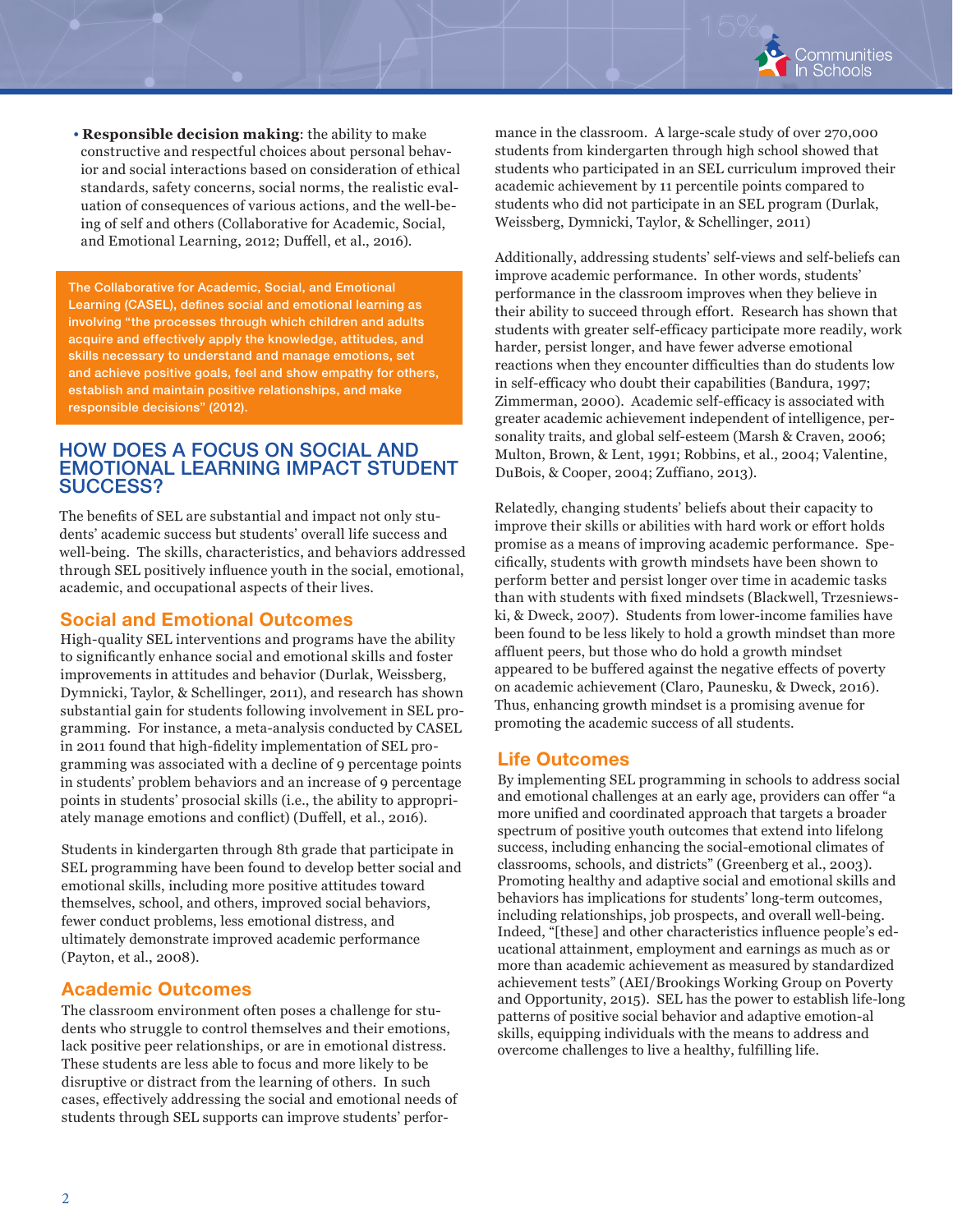

## COMPONENTS OF EFFECTIVE SEL PROGRAMMING

SEL programming and interventions vary greatly in their content, structure, and implementation. However, research highlights several components that have been found to enhance the effectiveness of SEL programming and increase the likelihood of building students' social-emotional skills. Such components include:

- Implementing a whole-school approach rather than a single program as a silver bullet (Jones & Bouffard, 2012)
- Reaching out to and including people beyond students and teachers, such as members of the community, other school staff, and parents (Jones & Bouffard, 2012; Shafer, 2016)
- Embedding the programming into school climate and culture (Jones & Bouffard, 2012)
- Focusing on building SEL and academic skills concurrently (Jones & Bouffard, 2012)
- Weaving SEL programming into curriculum throughout the school day rather than teaching it in short, targeted sessions (Jones & Bouffard, 2012).
- Developing SEL skills "in the context of daily life as social challenges and other teaching opportunities arise" (Jones & Bouffard, 2012).
- Embedding SEL programs within the framework of a formal school-family partnership to allow students to apply their developing social and emotional skills in school, at home, and in the community (Duffell, et al., 2016)
- Creating learning environments where students feel safe, feel that they belong, and feel a sense of community (Brackett & Rivers, 2013)
- Considering the SEL skills of school staff, as it is important for adults to take care of and develop their own SEL skills and needs (Shafer, 2016).

Implementing SEL effectively requires a substantial investment on the part of the school, as "SEL should exist everywhere at school, across the building — with every adult in the building on board." (Shafer, 2016). With a commitment to helping students succeed in school and life, Communities In Schools can serve as a valuable partner and resource for schools implementing SEL.

### THE CIS MODEL AND SOCIAL AND EMOTIONAL LEARNING

As CASEL points out, "SEL programming is based on the understanding that the best learning emerges in the context of supportive relationships that make learning challenging, engaging, and meaningful" (Collaborative for Academic, Social, and Emotional Learning, 2012). The foundation of the CIS model is based on our belief in the transformative power of a

student's one-on-one relationship with a caring adult. At the center of the CIS model is a site coordinator who works inside schools to coordinate and provide integrated student supports. Site coordinators provide individual case management for students in need and also bring students into contact with other caring adults and peers. As part of the CIS model, site coordinators often broker in adult mentors, volunteers, and counselors, bring in professionals or members of community-based organizations to provide supports, and advocate on behalf of students by helping to forge positive relationships with school staff and/or family members. This is an important component of SEL because, according to research, social support from peers, parents, and/or educators is a crucial protective factor for youth. Social support may increase academic performance by buffering against stress and emotional distress, and thus enhancing focus, motivation, and attention in the classroom (Garnefski & Diekstra, 1996; Malecki & Demaray, 2006; Wang, Selman, Dishion, & Stormshak, 2010; Wang & Eccles, 2012). Social support may be even more important for students living in poverty. Research suggests that the effect of social support on academic performance may be influenced by socioeconomic status (SES) such that the social support has a stronger effect on academic performance for students from low SES backgrounds than for students from middle or high SES backgrounds (Malecki & Demaray, 2006).

Site coordinators in the CIS network deliver and/or broker services in Three Tiers of Support:

Tier One supports are school-wide services that are available to all students, regardless of their risk for developing serious problems. A site coordinator partners with school staff and administrators on whole-school initiatives. In a school implementing Positive Behavioral Interventions and Supports (PBIS), a site coordinator can reinforce school-wide expectations, foster a positive school climate, and promote SEL characteristics school-wide.

**Tier Two** supports are targeted programs and sustained interventions provided for specific students over an extended period of time. These services are often provided in a group setting for students with a shared need or goal. To build SEL skills, students may participate in support groups or evidence-based programming.

**Tier Three** supports are high-intensity, individualized services provided in a one-on-one setting to students with highly specified needs. For example, CIS of Chicago site coordinators will provide individualized counseling or refer case-managed students to professional mental health providers.

Many CIS affiliates are already partnering in schools to implement SEL with the students they serve. CIS of Chicago has been a recognized and approved provider of SEL services through the Chicago Public Schools' Office of Social Emotional Learning. As a Tier 1 support, site coordinators conduct a school needs assessment to help identify SEL priorities across the school community and support the school in sustaining and expanding existing schoolwide SEL initiatives (such as PBIS).